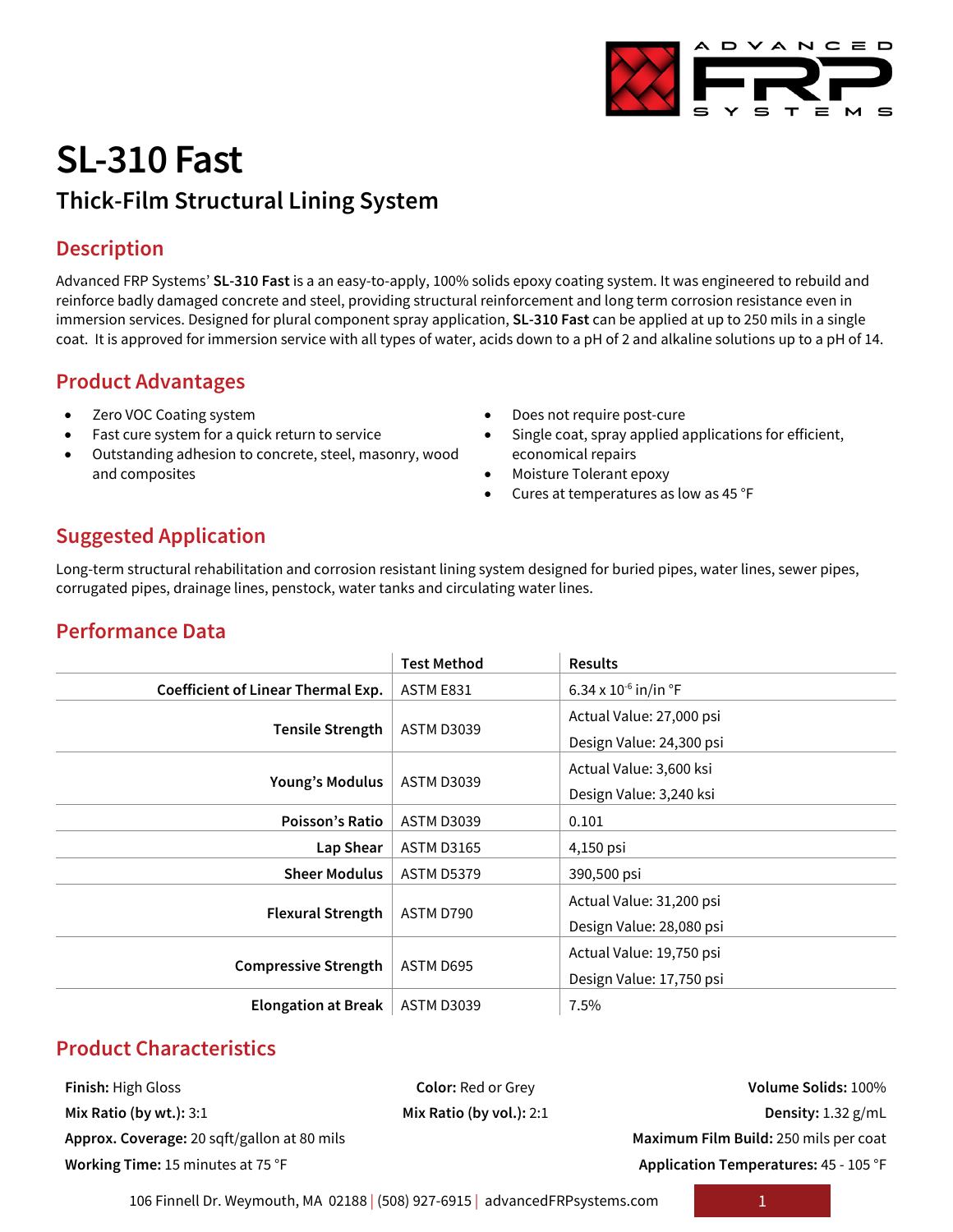

**SL-310 Fast** is sold in ½. 1, 2, and 4 gallon and plural units.

**Sold FOB Weymouth, MA**

Other unit sizes may be available.

#### **Cure Schedule**

| <b>Cures for Application</b>    | 50 °F (10 °C) | 75 °F (24 °C) | 100 °F (38 °C) |
|---------------------------------|---------------|---------------|----------------|
| Dry to Touch                    | 8 hours       | 4 hours       | 2 hours        |
| Dry Hard                        | 24 hours      | 12 hours      | 6 hours        |
| Overcoat Window                 | 8 - 120 hours | 4 - 96 hours  | $2 - 48$ hours |
| <b>Cures for Service</b>        | 50 °F (10 °C) | 75 °F (24 °C) | 100 °F (38 °C) |
| Atmospheric                     | 8 hours       | 4 hours       | 2 hours        |
| Water Immersion                 | 24 hours      | 12 hours      | 12 hours       |
| <b>Full Chemical Resistance</b> | 120 hours     | 96 hours      | 48 hours       |

*Contact Advanced FRP Systems for elevated temperature post-cure information. Elevated temperature cures will increase chemical resistance and reduce return to service time.*

# **Application Information**

*All Advanced FRP Systems products should be installed by a certified applicator or with direct oversight by Advanced FRP Systems, Inc. This data sheet provides general application guidelines for SL-310 Fast.*

#### *Contact Advanced FRP Systems for more information if your project has detailed coating specifications.*

Contact Advanced FRP Systems for information on detailed coating specifications specific to your project.

Ensure air and substrate temperatures are between 45 and 105 °F and relative humidity is below 95%. Follow surface preparation guidelines below prior to coating.

**For Hand Mixing:** Pour all of Part A – Hardener into Part B – Base and mix with low speed power agitator for 2-3 minutes. Using a paint stick or spatula, thoroughly scrape sides and bottom of unit. Mix with power mixer for an additional 2 minutes. Do not add any solvent or thinner.

**SL-310 Fast** is best applied via plural component airless spray equipment. Heated hoppers or heated 55 gallon drums should be used to ensure the material is warm. A test spray, prior to using **SL-310 Fast** onsite is highly recommended. Contact Advanced FRP Systems for information plural spray recommendations and on setting up a test spray.

Touchups can be done with a trowel, but to ensure an air pocket free system the majority of the coating should be applied via sprayer. Contact Advanced FRP Systems for more information on sprayer recommendations.

### **Surface Preparation**

**Steel (Immersion Service):** Remove all oil and grease from surface with an SSPC-SP 1 Solvent Wipe prior to blasting. Abrasive Blast to an SSPC-SP 10 Near white metal blast with a sharp angular profile of 2 - 3 mils (50 - 75 microns).

**Steel (Atmospheric Corrosion):** Remove all oil and grease from surface with an SSPC-SP 1 Solvent Wipe. Minimum surface preparation of SSPC-SP 2 Hand Tool Cleaning must be performed. For enhanced performance, an SSPC-SP 6 Commercial Blast Cleaning with an angular surface profile of 1.5+ mils should be used.

**Concrete (Immersion/Secondary Containment):** Refer to SSPC-SP 13/NACE No. 6, Section 4.3.1 or ICRI No. 310.2, CSP 1-3 for concrete preparation guidelines. Surface should be thoroughly cleaned and dry. Concrete and mortar must be cured at least 28 days @ 75 °F. Surface must be free of laitance, concrete dust, dirt, form release, curing aids and other foreign material. **Advanced FRP Sealer 200** may be applied prior to coating at 3-5 mils to increase adhesion and reduce outgassing.